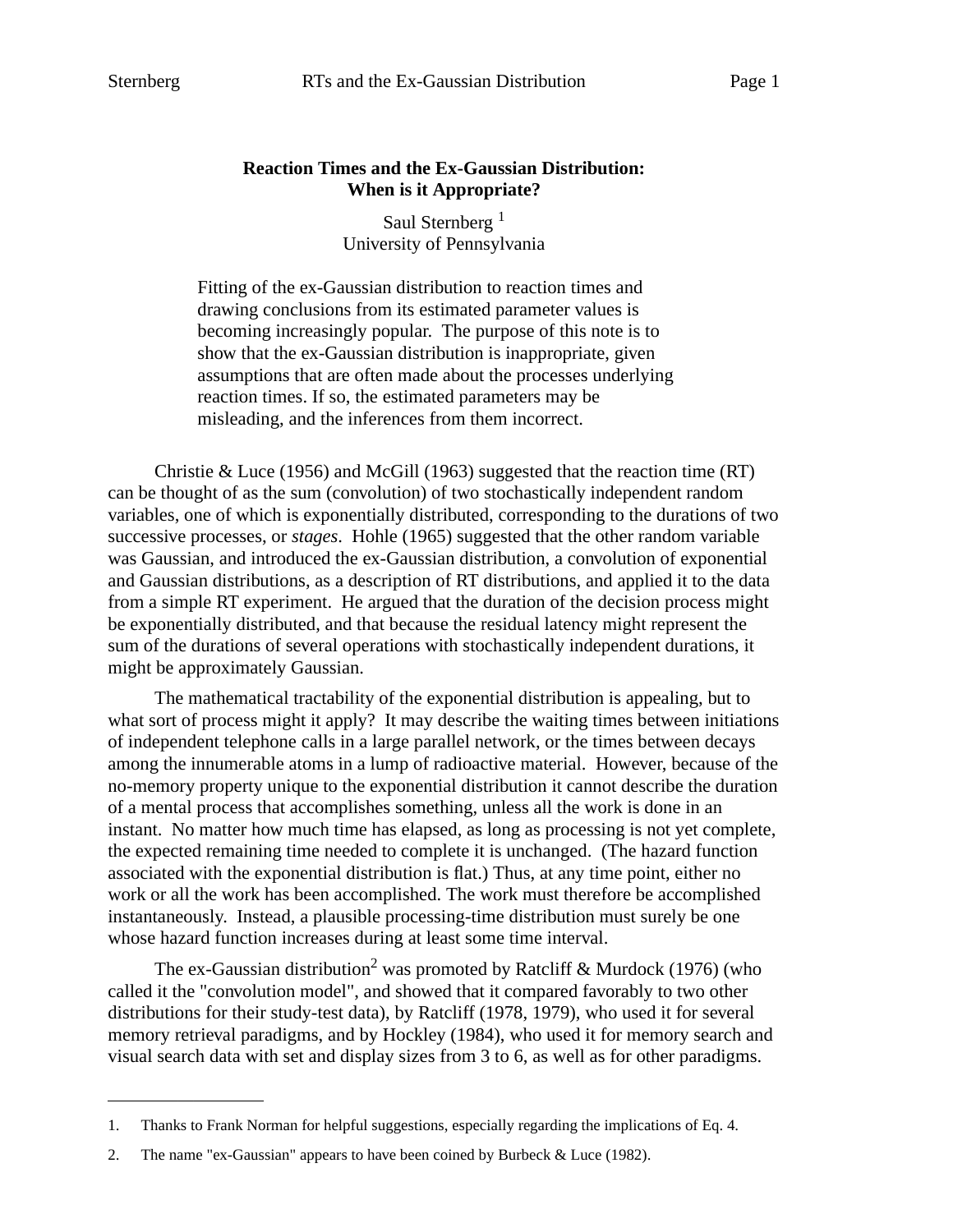It was applied to recency discrimination RTs by Muter (1979) and Hacker (1980); since then it has been used by many other investigators.

Hohle's hope that the exponential and Gaussian components would describe the durations of functionally distinct stages of which the RT is the sum, so that different experimental factors would be associated consistently with the two stages, has not been realized (Schwarz, 2001; Matzke&Wagenmakers, 2009, especially Table 1). Nonetheless, the ex-Gaussian distribution has become increasingly popular<sup>3</sup> as a description of RT distributions from a wide range of experimental paradigms, and estimates of its parameters have been used to draw conclusions about underlying mechanisms.

It is therefore of interest to ask whether the kinds of processes whose durations can be described by the ex-Gaussian distribution are constrained in some way. One purpose of this note is to show that such constraints exist, for sequential processes (stages) with stochastically independent durations.<sup>4</sup>

### **Reaction Times for Iterated Processes**

Assume a process that generates reaction times  $RT_s$  that contain a base time  $(T_b)$ plus *s* sequential comparison times (*T<sup>c</sup>* ), as in some search models in which the number of elements in a display a memory set is *s*, and *s* comparisons must be made:

$$
RT_s = T_b + T_{c1} + T_{c2} + \dots + T_{cs} \quad . \tag{1}
$$

Suppose that these component times are mutually stochastically independent. Can the ex-Gaussian distribution be used to describe the resulting reaction-time distributions {*RTs*} for a set of different *s*-values?

*Two set sizes or display sizes:* Consider first the case of two different *s*-values,  $s2 > s1$  and the component of  $RT_s$  for  $s > 1$  that contains the sum of two or more comparison times. Because sums of independent exponential variables are neither exponential nor Gaussian nor ex-Gaussian (and because sums of Gaussian variables are Gaussian), it is the base-time distribution that must be exponential and the comparisontime distribution Gaussian. This implies that the difference between the distributions of  $RT_{s1}$  and  $RT_{s2}$  should be captured by one or both of the Gaussian parameters  $\mu$  and  $\sigma$ , and that there should be no difference in the exponential parameter  $\tau$ .

Contrary to this expectation, the exponential parameter of fitted ex-Gaussian distributions has been found to change with changes in set size in visual search of small sets (sizes 3 - 6, Hockley, 1984, Exp. 1, negative responses) and larger sets (sizes 3 - 18,

<sup>3.</sup> In PsycInfo, of the 108 papers published through 2013 whose abstracts mention "ex-Gaussian", 84% were published after 1999. Of the 153 citations of Hohle (1965) through 2013, 53% are in papers published after 1999.

<sup>4.</sup> That stage models with stochastically independent durations imply constraints on RT distributions surprised me. In another report (Sternberg, 2014) I show that such models are inconsistent with the invariance of the shapes of RT distributions across conditions or groups.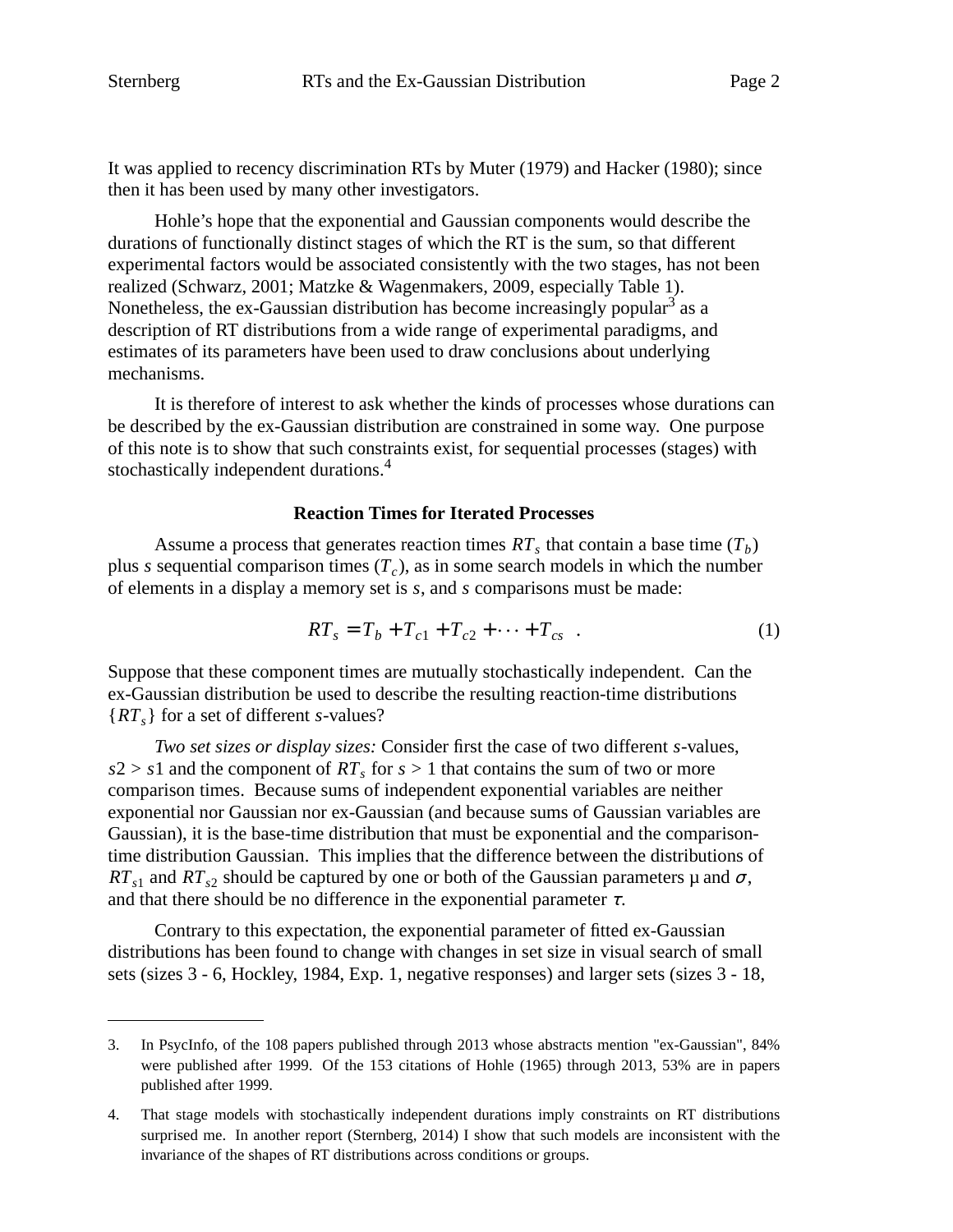Palmer et al., 2011, positive and negative responses), and in memory search of small sets (sizes 3 - 6, Hockley, 1984, Exp. 1, positive and negative responses). This could mean that the model described by Eq. 1 is incorrect (as argued by Hockley for his memorysearch data but not for visual search) or that the ex-Gaussian distribution is inappropriate.

*Three or more set sizes or display sizes:* Next, consider the case of three or more different *s*-values. The cumulant of order *r* of the ex-Gaussian distribution is the sum of the *r*th cumulants of the exponential and Gaussian distributions. For set size *s*, let the exponential parameter for *s* comparisons be  $\tau_s$ , and let the Gaussian parameters be  $\mu_s$  and  $\sigma_s$ . The first four cumulants of the exponential distribution are  $\tau_s$ ,  $\tau_s^2$ ,  $2\tau_s^3$ , and  $6\tau_s^4$ . The first four cumulants of the Gaussian distribution are  $\mu_s$ ,  $\sigma_s^2$ , 0, and 0. It follows that the first four cumulants of the ex-Gaussian reaction-time *RT<sup>s</sup>* distributions are the sums:  $\kappa_{1s} = \tau_s + \mu_s$ ,  $\kappa_{2s} = \tau_s^2 + \sigma_s^2$ ,  $\kappa_{3s} = 2\tau_s^3$ , and  $\kappa_{4s} = 6\tau_s^4$ .

If we assume identical comparison-time distributions as well as stochastic independence, all four of these cumulants must be linear in *s*. However, it follows from the above that  $\kappa_{4s} = 3\kappa_{3s}^{4/3}$ . Because  $\kappa_{4s}$  is a power function of  $\kappa_{3s}$  with exponent not equal to 1.0, they cannot both be linear in *s*. It follows that the ex-Gaussian distribution cannot describe the RT distributions in this situation for more than two values of *s*.

#### **Reaction Times in an** *m* × *n* **Factorial Experiment With Selective Influence**

Because an  $m \times n$  experiment can be regarded as a concatenation of  $2 \times 2$ experiments, we can limit ourselves to factors with two levels, without loss of generality.

Suppose a stage model with two stages, **A** and **B**, whose durations are stochastically independent, and two factors,  $F_j$  and  $G_k$ , each with two levels,  $j = 1, 2$ ;  $k = 1, 2$ ; that influence the stage durations selectively, so that  $T_A = T_A(F_j) = T_{Aj}$ ,  $T_B = T_B(G_k) = T_{B_k}$ , and the total RT is  $T_{jk} = T_{Aj} + T_{B_k}$ . Consider a 2 × 2 factorial experiment with the four resulting conditions.

Then, because convolution is associative and commutative,  $T_{11} + T_{22}$  has the same distribution as  $T_{12} + T_{21}$ , namely, the convolution of the distributions of  $T_{A1}$ ,  $T_{A2}$ ,  $T_{B1}$ , and  $T_{B2}$ :

$$
T_{11} * T_{22} = T_{12} * T_{21} , \t\t(2)
$$

where  $*$  represents convolution.<sup>5</sup> It follows that

$$
mgf_{11} \times mgf_{22} = mgf_{12} \times mgf_{21} , \qquad (3)
$$

where  $mgf_{jk}$  denotes the moment generating function of  $T_{jk}$ .

Now, suppose that all of the  $T_{ik}$  are ex-Gaussian. What constraints if any does Eq. 3 impose on the parameters of the four ex-Gaussian distributions? There are three such constraints: (1) No more than one of the two factors can influence the exponential parameter. (2) The Gaussian parameters  $\{\mu_{ik}\}\$  must be additive. (3) The Gaussian

<sup>5.</sup> For a more formal proof, see Roberts and Sternberg (1993, p. 646).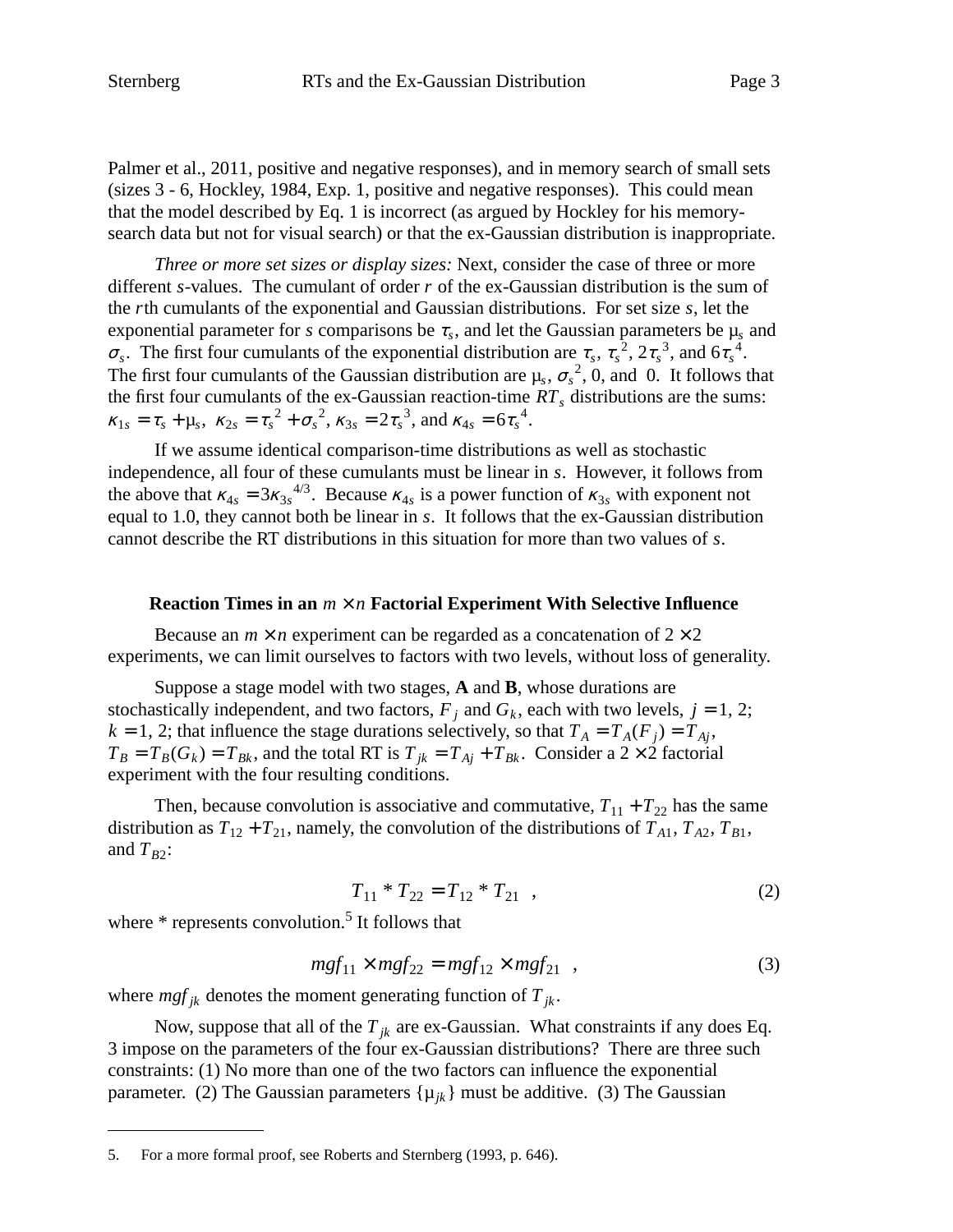parameters  $\{\sigma_{jk}^2\}$  must be additive. A proof follows:

Let the means and variances of the Gaussian distributions be  $\{\mu_{jk}\}\$  and  $\{\sigma_{jk}^2\}$  and the means of the exponential distributions be  $\{\tau_{jk}\}\$ . The ex-Gaussian moment generating function is the product of the Gaussian mgf,  $\exp(\mu t + \sigma^2 t^2/2)$ , and the exponential mgf,  $1/(1 - \tau t)$ ; this product is  $\exp(\mu t + \sigma^2 t^2/2)/(1 - \tau t)$ .

It follows from Eq. 3 that:

$$
\frac{\exp(\mu_{11}t + \sigma_{11}^2 t^2/2)}{(1 - \tau_{11}t)} \times \frac{\exp(\mu_{22}t + \sigma_{22}^2 t^2/2)}{(1 - \tau_{22}t)} = \frac{\exp(\mu_{12}t + \sigma_{12}^2 t^2/2)}{(1 - \tau_{12}t)} \times \frac{\exp(\mu_{21}t + \sigma_{21}^2 t^2/2)}{(1 - \tau_{21}t)}.
$$
 (4)

The left-hand side of Eq. 4 goes to infinity when either  $t = 1/\tau_{11}$  or  $t = 1/\tau_{22}$ . The righthand side goes to infinity when either  $t = 1/\tau_{12}$  or  $t = 1/\tau_{21}$ . Because the two sides must go to infinity for the same values of *t*, one of the following three conditions must obtain: (a) All the  $\tau_{ik}$  are equal, which means that neither *F* nor *G* influences  $\tau$ . (b)  $\tau_{11} = \tau_{21} \neq \tau_{22} = \tau_{12}$ , which means that factor *F* has no influence on  $\tau$ . (c)  $\tau_{11} = \tau_{12} \neq \tau_{22} = \tau_{21}$ , which means that factor *G* has no influence on  $\tau$ .

There is thus a contradiction between both factors influencing  $\tau$  and a stage model with stochastically independent durations. Furthermore, given any one of the three conditions above, the products of the denominators on the two sides of Eq. 4 are equal, which means that we can ignore them, and that

$$
\exp\left[\left(\mu_{11}+\mu_{22}\right)t + (\sigma_{11}^2+\sigma_{22}^2)t^2/2\right] = \exp\left[\left(\mu_{12}+\mu_{21}\right)t + (\sigma_{12}^2+\sigma_{21}^2)t^2/2\right],\tag{5}
$$

or

$$
(\mu_{11} + \mu_{22})t + (\sigma_{11}^2 + \sigma_{22}^2)t^2/2 = (\mu_{12} + \mu_{21})t + (\sigma_{12}^2 + \sigma_{21}^2)t^2/2,
$$
 (6)

or

$$
\mu_{11} + \mu_{22} = \mu_{12} + \mu_{21} \tag{7}
$$

and

$$
\sigma_{11}^2 + \sigma_{22}^2 = \sigma_{12}^2 + \sigma_{21}^2 \tag{8}
$$

Thus, whichever of the three conditions (a), (b), or (c) applies, the Gaussian means and variances must be separately additive.

I know of two reported  $m \times n$  factorial experiments in which the effects of two factors on mean RT are additive, consistent with a two-stage model with selective influence, and in which ex-Gaussian distributions were fitted to the data from the *mn* conditions. In a  $2 \times 2$  factorial experiment, Plourde & Besner (1997) varied word frequency (*WF*) and stimulus quality (*SQ*) in a lexical decision task. Both *WF* and *SQ* influenced  $\tau$ , violating constraint (1). Otherwise the constraints were satisfied: Both factors influenced  $\mu_{ii}$ , and their effects were additive; and neither *WF*, *SQ*, nor their interaction influenced  $\sigma^2$ . In a 2 × 4 factorial experiment, Leth-Steenson (2009) varied foreperiod (*FP*, two levels) and numerical proximity (*NP*, four levels) in a number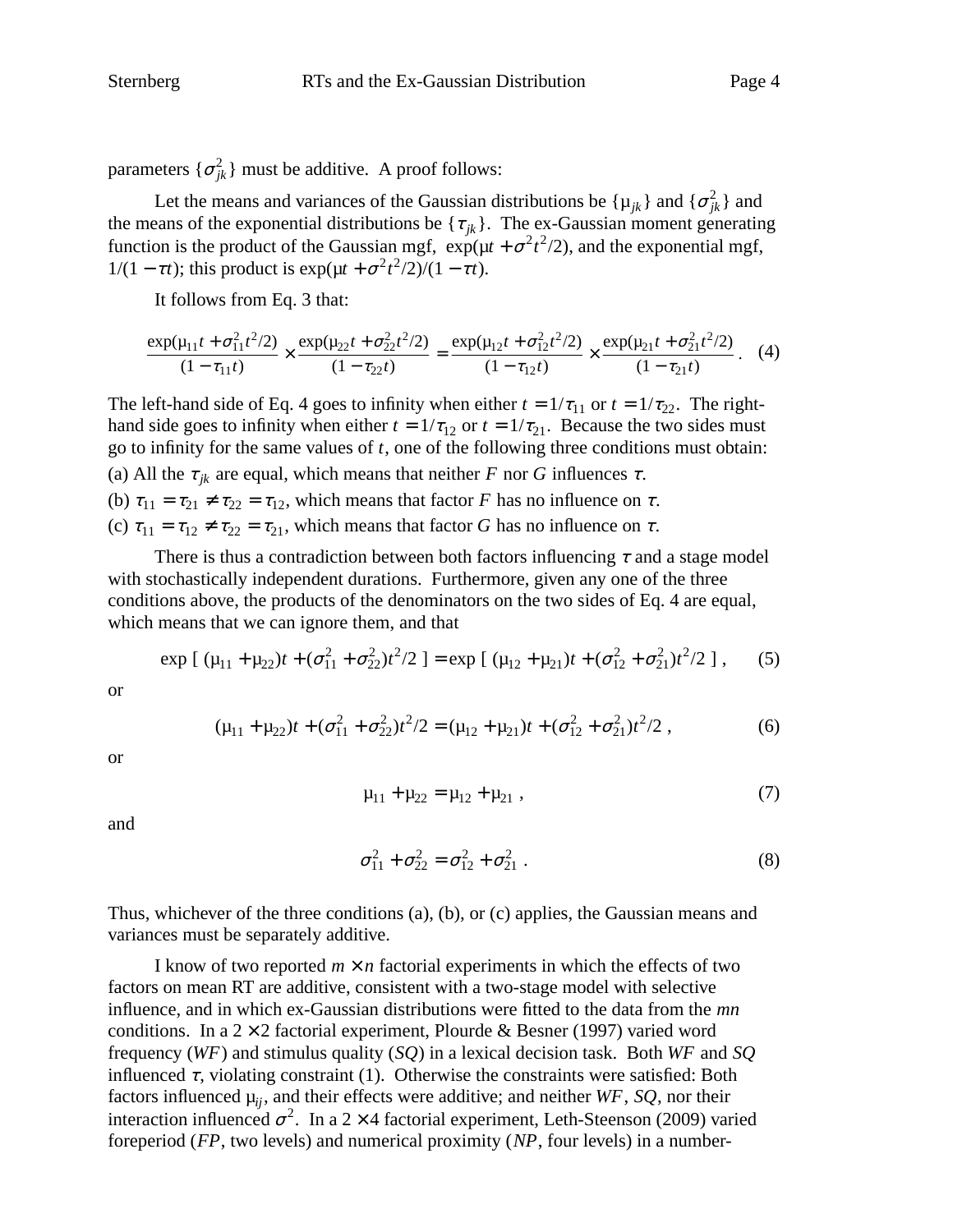comparison task.<sup>6</sup> Both *FP* and *NP* influenced  $\tau$ , violating constraint (1). In this experiment, both of the other constraints were also violated: there were interactions of the effects of *FP* and *NP* on both  $\mu$  and  $\sigma^2$ .

# **How Well Does It Fit?**

Does success of the ex-Gaussian distribution argue against the assumptions (sequential processes with stochastically independent durations) that make this distribution unlikely? We need to ask how successful it has actually been. In a sample of 15 of the papers published during 2012 and 2013 in which estimated parameters from fits of the ex-Gaussian distribution to RT data were reported, I found only two that reported statistical tests of goodness of fit. Perhaps investigators believe that its success for some experiments implies that it is appropriate for others. But not all RT distributions are created equal.

The earlier papers are more helpful in this respect. Hohle (1965) reported a summary of the  $\chi^2$  tests of goodness of fit for the 32 RT distributions of 100 observations from four subjects in each of eight conditions in a simple-RT experiment, indicating satisfactory fits, and displayed plots of the observed and fitted cumulative distribution functions for eight of the distributions. In experiments on memory search, visual search, and recency judgment, Hockley (1984) found that the ex-Gaussian distribution fit well in the proponderance of cases. Whereas Ratcliff and Murdock (1976) and Ratcliff (1979) reported no tests, they did provide values of  $\chi^2$  and degrees of freedom for fits of the ex-Gaussian distribution to a large subset of their distributions of RTs for correct responses in study-test experiments, which permit performing such tests.<sup>7</sup> Their findings argue emphatically against the ex-Gaussian distribution: the median pvalue is 0.0001, and only 10 of the 72 p-values are 0.05 or greater.  $8$ 

The plots of 43 distributions in two of these papers (figures 9 and 13 in Ratcliff  $\&$ Murdock, 1976 for individual subjects, for which  $\chi^2$  values are reported, and figures 11 and 15 in Ratcliff, 1978, for group distributions, for which they are not reported) suggest systematic features of the deviations between the fitted and observed distributions: In majorities of these distributions, the fitted mode is below the observed mode, and the fitted proportions in a region to the right of the mode are above those observed.<sup>9</sup>

<sup>6.</sup> In this study the ex-Gaussian distribution was fitted to 16 data sets from each of 25 subjects, but each set contained only 16 or fewer observations.

<sup>7.</sup> These distributions include twelve for each of the four subjects in Experiment 1 and eight for subject 3 in Experiment 4 in Ratcliff & Murdock (1976), one for each of the four subjects in Experiment 2 in that study, reported in Ratcliff (1979), and one for each of the four subjects in Experiment 1 of Ratcliff (1978), also reported in Ratcliff (1979).

<sup>9.</sup> One way to facilitate detection of such systematic deviations, which may occur even when sets of individual distributions do not fail goodness-of-fit tests, is exemplified by Fig. 26.3 in Roberts & Sternberg (1993), who compared distributions by examining the across-subject mean differences between cumulative distribution functions, along with their standard errors. In plots of the observed and fitted cumulative distributions themselves, such as those of Hohle (1965), it may be difficult to see small deviations.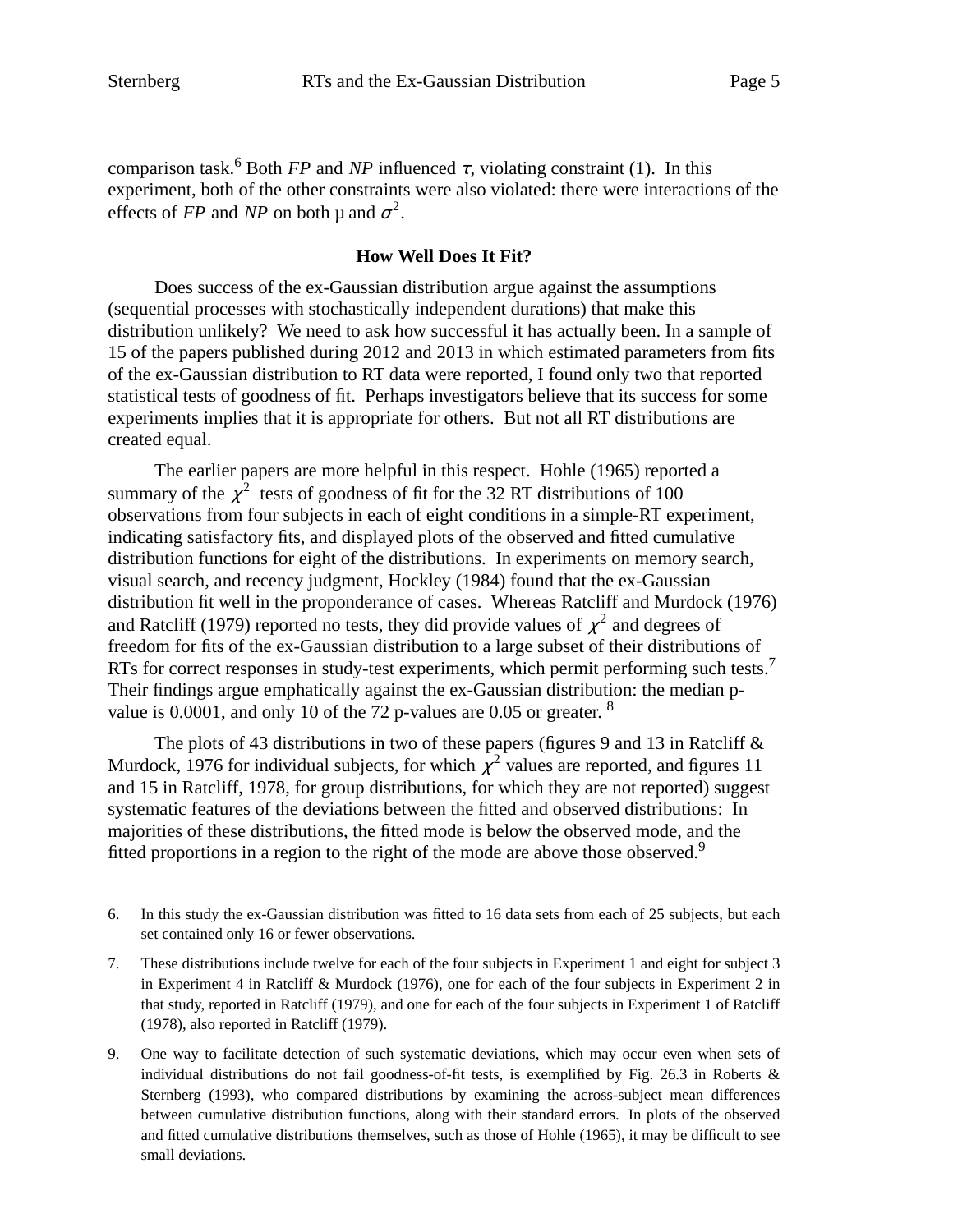### **Implications**

Investigators are drawing conclusions from estimates of the parameters of ex-Gaussian distributions fitted to RT data, and the effects of experimental factors on these parameters. The arguments above show that this distribution may be inappropriate, given assumptions that are often made about the processes underlying reaction times, in particular, that they include sequential operations (stages) whose durations are stochastically independent. This conclusion is supported by the fact that it often fits poorly. If so, the estimated parameters may be misleading, and the inferences from them incorrect.

#### **References**

Burbeck, S. L. & Luce, R. D. (1982) Evidence from auditory simple reaction times for both change and level detectors. *Perception & Psychophysics, 32,* 117-133.

Christie, L. S. & Luce, R. D. (1956) Decision structure and time relations in simple choice behavior. *Bulletin of Mathematical Biophysics, 18,* 89-112.

Hacker, M. J. (1980). Speed and accuracy of recency judgments for events in short-term memory. *Journal of Experimental Psychology: Learning, Memory, and Cognition, 6,* 651-675.

Hockley, W. E. (1984) Analysis of response time distributions in the study of cognitive processes. *Journal of Experimental Psychology: Learning, Memory, and Cognition, 10,* 598-615.

Hockley, W. E. (2008). Memory search: A matter of time. In H.L. Roediger, III (Ed.) *Cognitive Psychology of Memory*. Vol. 2 of *Learning and Memory: A Comprehensive Reference* (J. Byrne, Ed.). Oxford: Elsevier. Pp. 417-444.

Hockley, W. E., & Corballis, M. C. (1982). Tests of serial scanning in item recognition. *Canadian Journal of Psychology 36*, 189-212.

Hohle, R. H. (1965) Inferred components of reaction times as functions of foreperiod duration. *Journal of Experimental Psychology, 69,* 382-386.

Matzke, D. & Wagenmakers, E.-J. (2009) *Psychonomic Bulletin & Review, 16,* 798-817.

McGill, W. J. (1963) Stochastic latency mechanisms. In R. D. Luce, R.R. Bush, & E. Galanter (Eds.) *Handbook of mathematical psychology, Vol. 1.* New York: Wiley. Pp. 309-360.

<sup>8.</sup> Ratcliff & Murdock (1976) suggest that the poor fits result from inhomogeneity over conditions and practice (p. 199), conclude that "the convolution is adequate" (p. 201), and say that "the convolution . . . (where the fit is reasonable) provides an excellent summary of reaction time distributions. . ." (p. 202). The interpretation of these remarks varies widely: After reporting that goodness of fit tests indicated significant differences for 35 of their 96 RT distributions in their Exp. 1, Hockley & Corballis (1982, p. 199) say that "Although the proportion of significant chi-square values might seem high, Ratcliff and Murdock (1976) point out that chi-square values are almost inevitably inflated by systematic trends, such as practice effects, in the data. We therefore consider the fits to be reasonably satisfactory." For their Exp. 2, they report that goodness of fit decreased systematically with set size, with the percentage of significant differences ranging from 22% to 78%. On the other hand, referring to Ratcliff & Murdock (1976) and Hohle (1965), McElree & Dosher (1993, p. 298), who report no measures of goodness of fit for their data, say that "RT distributions of recognition judgments appear to be extremely well fit by the convolution of a Gaussian and an exponential distribution . . .". And Hockley (2008) claims that "Ratcliff and Murdock (1976) showed that the ex-Gaussian distribution provides a very good description of observed RT distributions for a number of recognition memory phenomena."